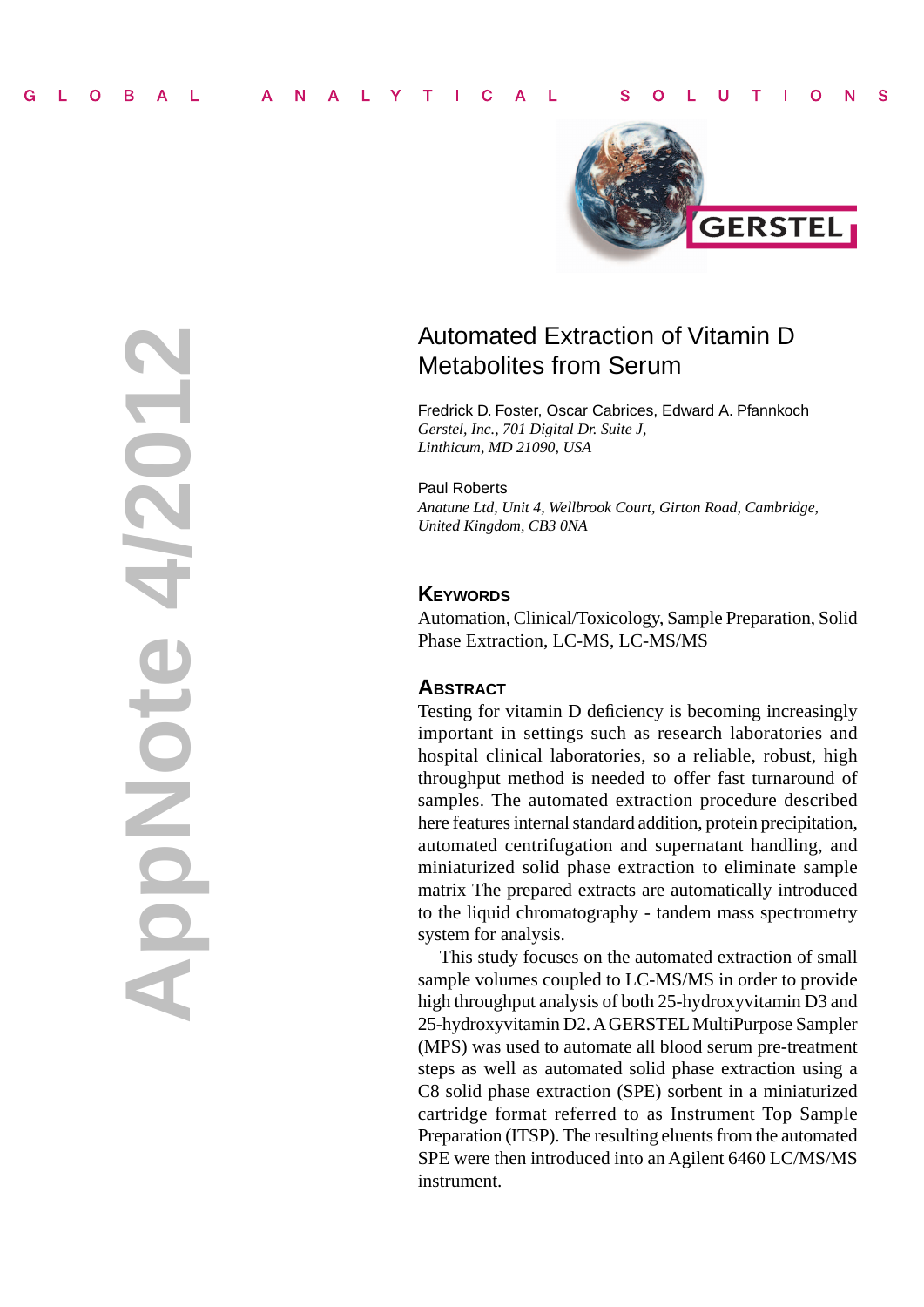# **INTRODUCTION**

Monitoring of vitamin D levels in patients is important for the prevention and control of disease. Vitamin D plays a critical role in regulating calcium and phosphorus levels in the body. If these levels are not adequately controlled, bone mineralization conditions, such as rickets in children or osteoporosis in adults may occur. Recent studies identifying a role for vitamin D in prevention of cancer and cardiovascular disease have generated renewed interest in monitoring vitamin D levels in serum. Vitamin D is a hydrophobic, fat soluble vitamin that is absorbed like a fat in the intestines. Vitamin D also promotes reabsorption of calcium in the kidneys. Vitamin D levels are commonly determined to diagnose conditions that interfere with fat absorption, such as Crohn's disease.

Automation of manual procedures enables scaling up of laboratory throughput, especially when sample preparation and SPE is performed automatically during chromatographic analysis of the preceding sample extract, reducing the total analysis time. Each sample extract is treated in exactly the same way and is prepared "just in time" for introduction to the analysis system when it reaches the ready state after the previous run. Identical treatment improves sample to sample reproducibility compared with manual batch processes. Improved data quality is achieved due to the consistency gained by automating liquid handling for addition of standards and reagents and due to the elimination of manual SPE procedures. In addition, sample sequence integration between the sample preparation system and the analysis system makes setup simpler and more efficient while also reducing the risk of transcription errors.

The data show that combining automated SPE with direct introduction to an Agilent 6460 LC/MS/ MS instrument with APCI ionization source results in highly sensitive determination of Vitamin D3 and D2 metabolites in serum. Low limits of quantitation (5 ng/mL) were achieved along with good linearity for calibration curves. Correlation coefficients greater than 0.99 were obtained for both 25-hydroxyvitamin D3 and 25-hydroxyvitamin D2 calibration curves and precision data of the automated method were found to be within typical acceptance ranges. Using the MAESTRO PrepAhead function, the automated system used for this work is capable of processing 96 samples within nineteen hours.

### **EXPERIMENTAL**

*Materials.* 25-hydroxyvitamin D3 (cat.#H-083) and 25-hydroxyvitamin D2 (cat.#H-073) were purchased from Cerilliant. Intermediate analyte stock solutions in horse serum (Sigma cat.#HO146-10mL) were prepared by combining the analyte stock solutions at appropriate concentrations.

The deuterated analogue,  $d_6$ -25-hydroxyvitamin D3 (cat.#H-074), was purchased from Cerilliant. A working internal standard stock solution containing the deuterated internal standard was prepared in methanol at a concentration of 500 ng/mL.

Calibration standards and QC samples were prepared by making appropriate dilutions of the combined 25-hydroxyvitamin D3 and 25-hydroxyvitamin D2 intermediate stock solution using horse serum to give concentrations equivalent to 5, 10, 25, 50, 75, 100, and 150 ng/mL for the calibration standards and 12, 60, and 120 ng/mL for the QC samples.

In order to determine extraction recovery at a concentration equivalent to an extracted 60 ng/mL QC sample, an extraction recovery standard was prepared by combining the analyte stock solutions and deuterated analogue stock solution with combined eluents from five native, horse serum samples previously extracted without the addition of internal standard.

The 0.2 M zinc sulfate solution used during protein precipitation was prepared by combining 50 mL of a 2.0 M zinc sulfate solution (Sigma cat.#83265-250mL-F) with 450 mL of LCMS grade water (Sigma cat.# 270733-4L). All other reagents and solvents used were reagent grade.

*Instrumentation.* All automated PrepSequences and injections were performed using a Dual Head MultiPurpose Sampler (MPS XL) equipped with Anatune CF-100 Centrifuge Option, MicroLiter ITSP Option and Active WashStation as shown in Figure 1. All analyses were performed using an Agilent 1290 HPLC with a Zorbax Eclipse Plus C18 column (2.1 x 100 mm, 1.8 μm, 600 bar) and an Agilent 6460 Triple Quadrupole Mass Spectrometer with APCI source. Sample injections were made using a 6 port (0.25 mm) Cheminert C2V injection valve fitted with a 20 μL stainless steel sample loop.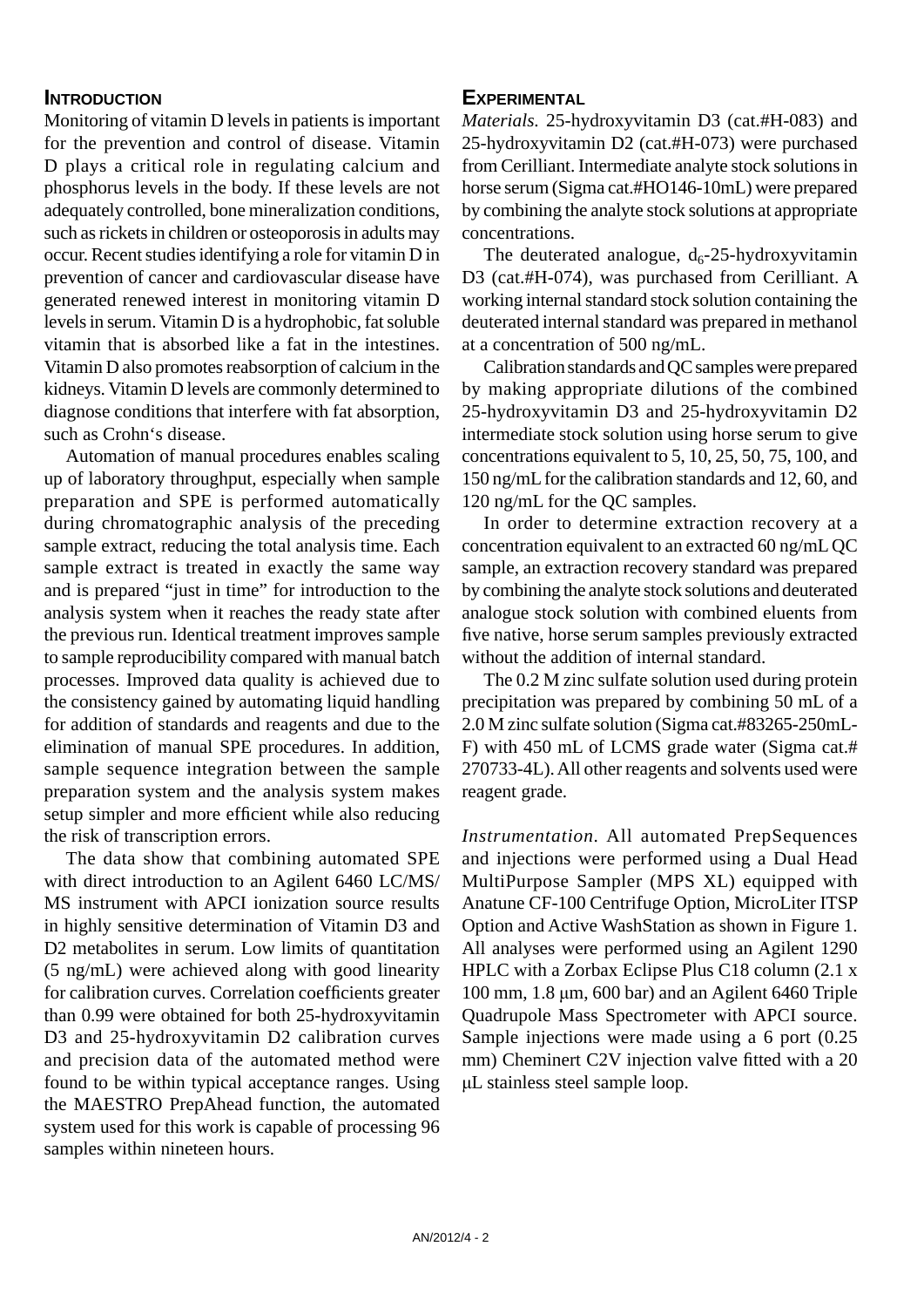

**Figure 1.** MultiPurpose Sampler (MPS XL) with CF-100 Centrifuge and ITSP Options.

# *Serum Sample Pretreatment:*

• Pipette 200 μL of horse serum sample into a clean autosampler vial and seal with a magnetically transportable screw cap.

Figure 2 shows the MAESTRO Prep Sequence used during the automated sample preparation and extraction process. The automated preparation and extraction steps used for this method consisted of the following:

*Automated 25-hydroxyvitamin D3 and 25 hydroxyvitamin D2 Prep Sequence - Internal Standard Addition and Protein Precipitation:*

- 1. The MPS adds 50  $\mu$ L of the 500 ng/mL d<sub>6</sub>-25hydroxyvitamin D3 solution into the sample vial.
- 2. The MPS adds 200  $\mu$ L of the 0.2 M zinc sulfate solution into the sample vial.
- 3. The MPS adds 500 μL of 100 % methanol into the sample vial.
- 4. Agitate the sample vial using the Anatune CF-100 centrifuge for 30 seconds.
- 5. Centrifuge the sample vial at 575 g for 3 minutes using the Anatune CF-100 centrifuge.

| Sample Prep                                                                                                                                                                                                                  |                      |                                                                                                                                                                                                                                                       |                                                                                                                                                                                                                                                                                                                                                                                                                                                                                                    |                                  |                                                                                                                                                                                                                  |      |                                                                                                                                                                                                                                                                               |      |    | $\Box$<br>$\mathbf{x}$<br>in 1911 |
|------------------------------------------------------------------------------------------------------------------------------------------------------------------------------------------------------------------------------|----------------------|-------------------------------------------------------------------------------------------------------------------------------------------------------------------------------------------------------------------------------------------------------|----------------------------------------------------------------------------------------------------------------------------------------------------------------------------------------------------------------------------------------------------------------------------------------------------------------------------------------------------------------------------------------------------------------------------------------------------------------------------------------------------|----------------------------------|------------------------------------------------------------------------------------------------------------------------------------------------------------------------------------------------------------------|------|-------------------------------------------------------------------------------------------------------------------------------------------------------------------------------------------------------------------------------------------------------------------------------|------|----|-----------------------------------|
| <b>Prep. Settings</b>                                                                                                                                                                                                        |                      |                                                                                                                                                                                                                                                       |                                                                                                                                                                                                                                                                                                                                                                                                                                                                                                    |                                  |                                                                                                                                                                                                                  |      |                                                                                                                                                                                                                                                                               |      |    |                                   |
| Vial Range                                                                                                                                                                                                                   | l'1                  |                                                                                                                                                                                                                                                       |                                                                                                                                                                                                                                                                                                                                                                                                                                                                                                    |                                  |                                                                                                                                                                                                                  |      |                                                                                                                                                                                                                                                                               |      |    |                                   |
| <b>Prep. Action Settings</b>                                                                                                                                                                                                 |                      |                                                                                                                                                                                                                                                       | Syringe: 500ul                                                                                                                                                                                                                                                                                                                                                                                                                                                                                     |                                  |                                                                                                                                                                                                                  |      |                                                                                                                                                                                                                                                                               |      |    |                                   |
| Action                                                                                                                                                                                                                       | <b>离 ADD</b>         | ٠                                                                                                                                                                                                                                                     | Right MPS<br><b>MPS</b>                                                                                                                                                                                                                                                                                                                                                                                                                                                                            | $\overline{\phantom{a}}$         |                                                                                                                                                                                                                  |      |                                                                                                                                                                                                                                                                               |      |    |                                   |
| Method                                                                                                                                                                                                                       |                      | Add 50uL Int Std using right MPS                                                                                                                                                                                                                      |                                                                                                                                                                                                                                                                                                                                                                                                                                                                                                    | Edit<br>$\overline{\phantom{a}}$ | Delete<br>New                                                                                                                                                                                                    |      |                                                                                                                                                                                                                                                                               |      |    |                                   |
|                                                                                                                                                                                                                              |                      |                                                                                                                                                                                                                                                       |                                                                                                                                                                                                                                                                                                                                                                                                                                                                                                    |                                  |                                                                                                                                                                                                                  |      |                                                                                                                                                                                                                                                                               |      |    |                                   |
| Source                                                                                                                                                                                                                       | Standard             | $\cdot$                                                                                                                                                                                                                                               | <b>AUTO</b><br>Vial<br>$\cdot$                                                                                                                                                                                                                                                                                                                                                                                                                                                                     | Description                      | Addition of 50uL of Int Std to sample using 500uL syringe (rightMPS). 1x MeOH wash following.                                                                                                                    |      |                                                                                                                                                                                                                                                                               |      |    |                                   |
| Destination                                                                                                                                                                                                                  | Tray1, VT98          | $\blacktriangledown$                                                                                                                                                                                                                                  | Vial AUTO                                                                                                                                                                                                                                                                                                                                                                                                                                                                                          | Syringe: 500ul                   |                                                                                                                                                                                                                  |      |                                                                                                                                                                                                                                                                               |      |    |                                   |
|                                                                                                                                                                                                                              |                      |                                                                                                                                                                                                                                                       | $\overline{ }$                                                                                                                                                                                                                                                                                                                                                                                                                                                                                     |                                  |                                                                                                                                                                                                                  |      |                                                                                                                                                                                                                                                                               |      |    |                                   |
| + Add                                                                                                                                                                                                                        | $\frac{m}{H}$ insert | ☆ Replace                                                                                                                                                                                                                                             | Delete                                                                                                                                                                                                                                                                                                                                                                                                                                                                                             |                                  |                                                                                                                                                                                                                  |      |                                                                                                                                                                                                                                                                               |      |    | Clean                             |
| Action                                                                                                                                                                                                                       |                      | <b>MPS</b>                                                                                                                                                                                                                                            | Method / Value                                                                                                                                                                                                                                                                                                                                                                                                                                                                                     |                                  | Source                                                                                                                                                                                                           | Vial | Destination                                                                                                                                                                                                                                                                   | Vial |    |                                   |
| <b>&amp; ADD</b><br><b>窗 ADD</b><br><b>器 ADD</b><br>CENTRIVORTEX<br>a ADD<br><b>富 ADD</b><br><b>窗 ADD</b><br><b>器 ADD</b><br>窗 ADD<br><b>窗 ADD</b><br>窗 ADD<br><b>→ MOVE</b><br>a ADD<br>→ MOVE<br>a ADD<br><b>A PLUNGER</b> |                      | Right MPS<br><b>Right MPS</b><br><b>Right MPS</b><br>Left MPS<br><b>Right MPS</b><br>Right MPS<br><b>Right MPS</b><br><b>Right MPS</b><br>Right MPS<br>Right MPS<br>Right MPS<br>Right MPS<br>Right MPS<br>Right MPS<br>Right MPS<br><b>Right MPS</b> | Add 50uL Int Std using right MPS<br>Add 200uL ZnSO4 to sample.<br>Add 500uL MeOH to sample<br>Vortex 30sec then Centrifuge 3minute<br>Add 100uL of MeOH to ITSP device<br>Add 100uL of H2O to ITSP device<br>Add 400uL of sample to ITSP device<br>Add 100uL of 60percent MeOH to ITSP device<br>Add 500uL of air to ITSP device<br>Add 100uL of MeOH to syringe for elution<br>Add 150uL of air to syringe for displacement<br>Elute ITSP device using syringe contents<br>Add 50uL H2O to eluant |                                  | Standard<br>SolvRes1<br>SolvRes2<br>Tray1, VT98<br>SolvRes2<br>SolvRes3<br>Trav1.VT98<br>SolvRes4<br>ITSPprep, ITSP96<br>SolvRes2<br>SolvRes2<br>ITSPprep, ITSP96<br>-Syringe-<br>ITSPelut, DW96ITSP<br>SolvRes3 |      | Tray1, VT98<br>Tray1, VT98<br>Tray1, VT98<br>Centrifg CT1-2<br>ITSPprep.ITSP96<br>ITSPprep.ITSP96<br>ITSPprep.ITSP96<br>ITSPprep.ITSP96<br>ITSPprep.ITSP96<br>-Syringe-<br>-Syringe-<br>ITSPelut.DW96ITSP<br>ITSPelut.DW96ITSP<br>ITSPprep, ITSP96<br>MT2-Rear, DW96<br>Waste |      |    |                                   |
|                                                                                                                                                                                                                              |                      |                                                                                                                                                                                                                                                       |                                                                                                                                                                                                                                                                                                                                                                                                                                                                                                    |                                  |                                                                                                                                                                                                                  |      |                                                                                                                                                                                                                                                                               |      | OK | Cancel<br>Help                    |

**Figure 2.** MAESTRO PrepSequence for the sample preparation and extraction process.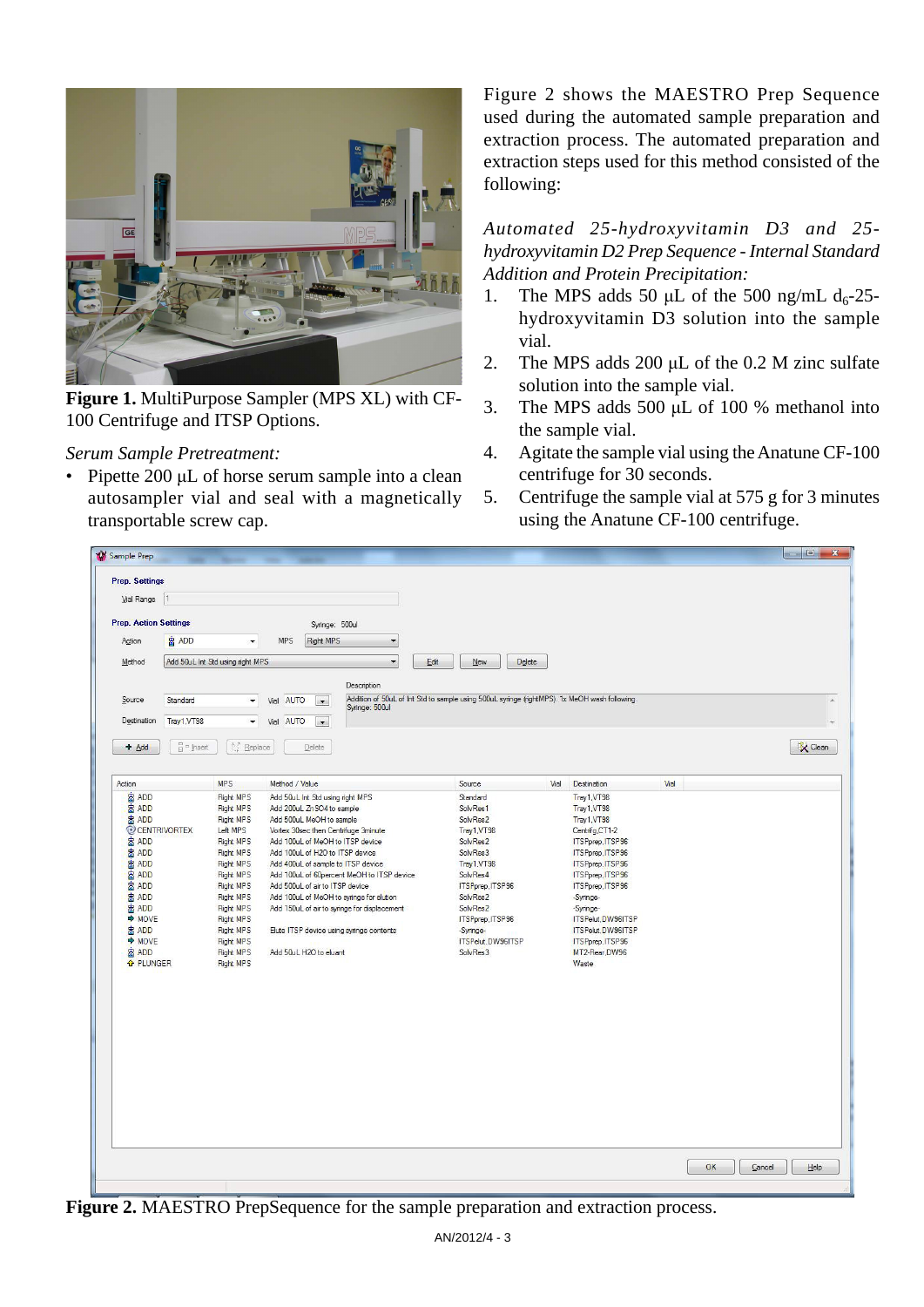# *Solid Phase Extraction using ITSP:*

- 6. The MPS conditions the C8 ITSP device by adding 100 μL of methanol.
- 7. The MPS conditions the C8 ITSP device by adding 100 μL of water.
- 8. The MPS adds 400 μL of the supernatant from the previously centrifuged serum sample into the C8 ITSP device.
- 9. The MPS washes the C8 ITSP device by adding 100 μL of 60 % methanol in water followed by 500 μL of air for positive displacement.
- 10. The MPS moves the ITSP device to a clean, 96 position, deep well plate and elutes the analytes using 100 μL of methanol followed by 150 μL of air for positive displacement.
- 11. The MPS dilutes the final extract by adding  $50 \mu L$ of water.
- 12. The MPS injects 20  $\mu$ L of the final extract into the LC/MS/MS system using the loop-overfill technique.

| Analysis conditions LC. |                                       |                                 |  |  |
|-------------------------|---------------------------------------|---------------------------------|--|--|
| Pump:                   | gradient (650 bar),                   |                                 |  |  |
|                         | flowrate = $0.4$ mL/min               |                                 |  |  |
| Mobile Phase:           | A - 0.1 % acetic acid in water        |                                 |  |  |
|                         |                                       | $B - 0.1$ % acetic acid in MeOH |  |  |
| Gradient:               | Initial                               | 80 % B                          |  |  |
|                         | $2.0 \text{ min}$                     | 90 % B                          |  |  |
|                         | $2.5 \text{ min}$                     | 90 % B                          |  |  |
|                         | $2.6 \text{ min}$                     | 80 % B                          |  |  |
|                         | $5.0 \text{ min}$                     | 80 % B                          |  |  |
| Run time:               | 5.0 minutes                           |                                 |  |  |
| Injection volume:       | $20 \mu L$ (loop over-fill technique) |                                 |  |  |
| Column temp.:           | $50^{\circ}$ C                        |                                 |  |  |

*Analysis conditions MS.*

| APCI positive mode         |
|----------------------------|
| $350^{\circ}$ C            |
| $250^{\circ}$ C            |
| 5 L/min                    |
| Nebulizer pressure: 25 psi |
| 3000 V                     |
| $+700$ V                   |
|                            |

The mass spectrometer acquisition parameters and the qualifier ions used are shown in Table 1.

| <b>Compound Name</b>                 | Precursor Ion<br>[m/z] | <b>Product Ion</b><br>$\left[\frac{m}{z}\right]$ |       | <b>CE</b><br>[V] |    | <b>Ret Time</b><br>[min] |
|--------------------------------------|------------------------|--------------------------------------------------|-------|------------------|----|--------------------------|
| 25-hydroxyvitamin D3                 | 401.2                  | 383.2                                            | 158.9 |                  | 25 | 3.07                     |
| 25-hydroxyvitamin D2                 | 413.2                  | 395.1                                            | 158.9 | っ                | 25 | 3.21                     |
| d <sub>6</sub> -25-hydroxyvitamin D3 | 407.2                  |                                                  | 389.2 |                  |    | 3.07                     |

**Table 1.** Mass spectrometer acquisition parameters.

# **RESULTS AND DISCUSSION**

Figure 3 shows representative mass chromatograms for 25-hydroxyvitamin D3, 25-hydroxyvitamin D2, as well as  $d_6$ -25-hydroxyvitamin D3, from an extracted low QC sample.









2 d<sub>-25</sub>-hydroxyvitamin D3

**Figure 3.** Representative mass chromatograms for low QC sample.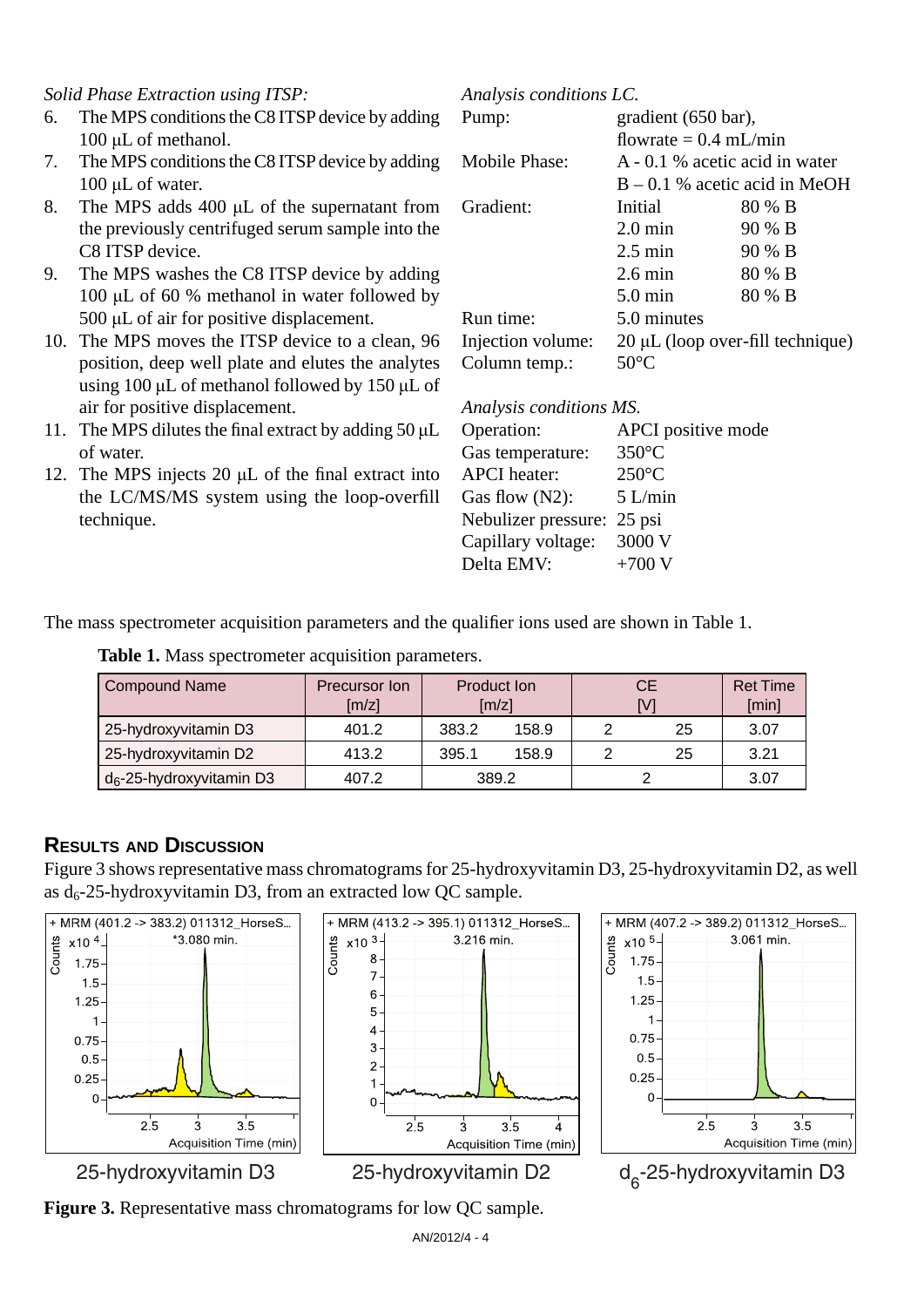The lower limits of quantitation of this method were found to be 5 ng/mL for both 25-hydroxyvitamin D3 and 25-hydroxyvitamin D2. Representative calibration curves are shown in Figure 4. Regression analysis for both analytes resulted in  $\mathbb{R}^2$  values of 0.99 or greater.



**Figure 4.** Representative calibration curves.

The accuracy and precision of the method were determined for both 25-hydroxyvitamin D3 and 25 hydroxyvitamin D2 using QC samples at high, middle, and low concentrations. Table 2 shows the resulting accuracy and precision data for both analytes. For 25-hydroxyvitamin D3, accuracy data averaged 101 % (range: 92.4 - 111 %) and precision data averaged 5.70 % RSD (range: 0.292 -15.9 %). For 25 hydroxyvitamin D2, accuracy data averaged 104 % (range: 96.9 - 107 %) and precision data averaged 7.43 % RSD (range: 2.12 -14.4 %).

| Table 2. QC samples accuracy and precision data. |  |  |
|--------------------------------------------------|--|--|
|--------------------------------------------------|--|--|

| Compound       | QC <sub>1</sub><br>12 $ng/mL$ | QC <sub>2</sub><br>60 ng/mL | QC <sub>3</sub><br>120 ng/mL |  |
|----------------|-------------------------------|-----------------------------|------------------------------|--|
|                |                               | 25OH Vitamin D3             |                              |  |
| mean           | 11.1                          | 60.9                        | 133                          |  |
| SD             | 1.77                          | 0.547                       | 0.388                        |  |
| $%$ CV         | 15.9                          | 0.899                       | 0.292                        |  |
| Ave.% Accuracy | 92.4                          | 101                         | 111                          |  |
|                |                               | 25OH Vitamin D2             |                              |  |
| mean           | 12.8                          | 58.1                        | 128                          |  |
| SD             | 1.84                          | 3.36                        | 2.72                         |  |
| $%$ CV         | 14.4                          | 5.78                        | 2.12                         |  |
| Ave.% Accuracy | 107                           | 96.9                        | 107                          |  |

Extraction recovery for both 25-hydroxyvitamin D3 and 25-hydroxyvitamin D2 was assessed by comparing the average peak area ratios from the extracted midlevel QC samples prepared in horse serum to the average peak area ratios of recovery standards prepared at a concentration equivalent to an extracted mid-level QC sample. As shown in Table 3, the recovery for 25 hydroxyvitamin D3 was found to be 98.5 % and the recovery for 25-hydroxyvitamin D2 was found to be 102 %.

| Table 3. Extraction % recovery data. |  |  |  |
|--------------------------------------|--|--|--|
|--------------------------------------|--|--|--|

|            | 25-OH Vitamin D3<br><b>Resp Ratio</b> | 25-OH Vitamin D2<br><b>Resp Ratio</b> |  |  |
|------------|---------------------------------------|---------------------------------------|--|--|
|            | Extr. QC                              |                                       |  |  |
|            | 0.5081                                | 0.1836                                |  |  |
|            | 0.5121                                | 0.1817                                |  |  |
|            | 0.5168                                | 0.2002                                |  |  |
| mean       | 0.512                                 | 0.188                                 |  |  |
| SD         | 0.00436                               | 0.0102                                |  |  |
| % CV       | 0.851                                 | 5.41                                  |  |  |
| N          | 3                                     | 3                                     |  |  |
|            | Recovery Std.                         |                                       |  |  |
|            | 0.5221                                | 0.1795                                |  |  |
|            | 0.5161                                | 0.1864                                |  |  |
|            | 0.5298                                | 0.1897                                |  |  |
|            | 0.5276                                | 0.1885                                |  |  |
|            | 0.5163                                | 0.1881                                |  |  |
|            | 0.5091                                | 0.1801                                |  |  |
| mean       | 0.520                                 | 0.185                                 |  |  |
| SD         | 0.00783                               | 0.00443                               |  |  |
| % CV       | 1.50                                  | 2.39                                  |  |  |
| N          | 6                                     | 6                                     |  |  |
| % Recovery | 98.5                                  | 102                                   |  |  |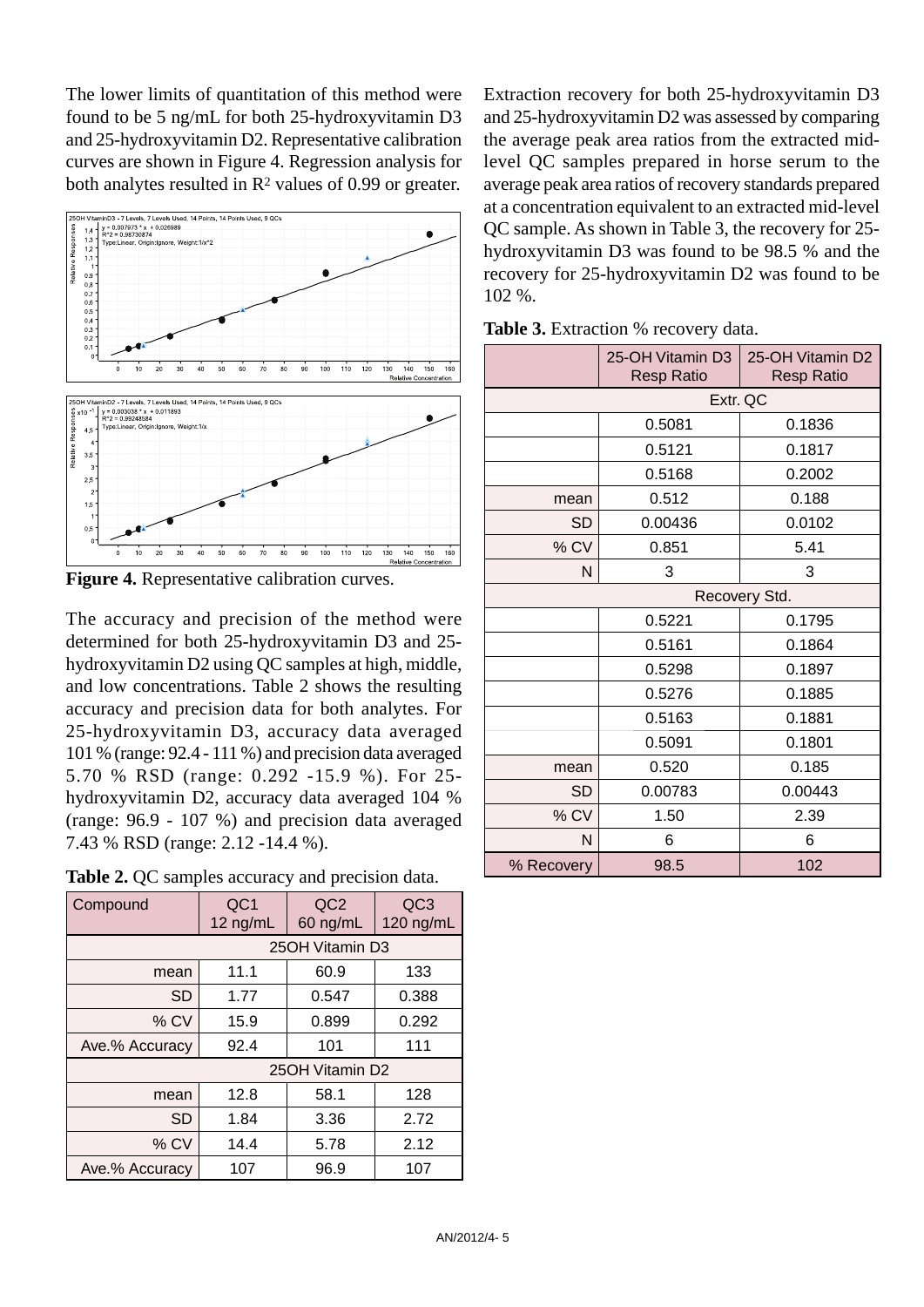# **CONCLUSIONS**

As a result of this study, we were able to show:

- 25-hydroxyvitamin D3 and 25-hydroxyvitamin D2 can be successfully extracted from blood serum samples and determined using automated centrifugation and miniaturized solid phase extraction followed by LC/MS/MS determination using an Agilent 6460 Triple Quadrupole Mass Spectrometer.
- This preparation and extraction method proved to be rapid and readily automated using the Dual Head GERSTEL MultiPurpose Sampler (MPS XL).
- Linear calibration curves resulting in  $\mathbb{R}^2$  values 0.99 or greater were achieved with limits of quantitation of 5 ng/mL for both analytes.
- The complete extraction and LC/MS/MS analysis method proved to be accurate and precise. For 25-hydroxyvitamin D3, accuracy data averaged 101 % (range: 92.4 - 111 %) and precision data averaged 5.70 % RSD (range: 0.292 -15.9 %). For 25-hydroxyvitamin D2, accuracy data averaged 104 % (range: 96.9 - 107 %) and precision data averaged 7.43 % RSD (range: 2.12 -14.4 %).
- Extraction recovery data was found to be 98.5 % for 25-hydroxyvitamin D3 and 102 % for 25-hydroxyvitamin D2.

*"For research use only. Not for use in diagnostic procedures."* The information provided for this product is intended for reference and research purposes only. GERSTEL offers no guarantee as to the quality and suitability of this data for your specific application.

Information, descriptions and specifications in this publication are subject to change without notice.